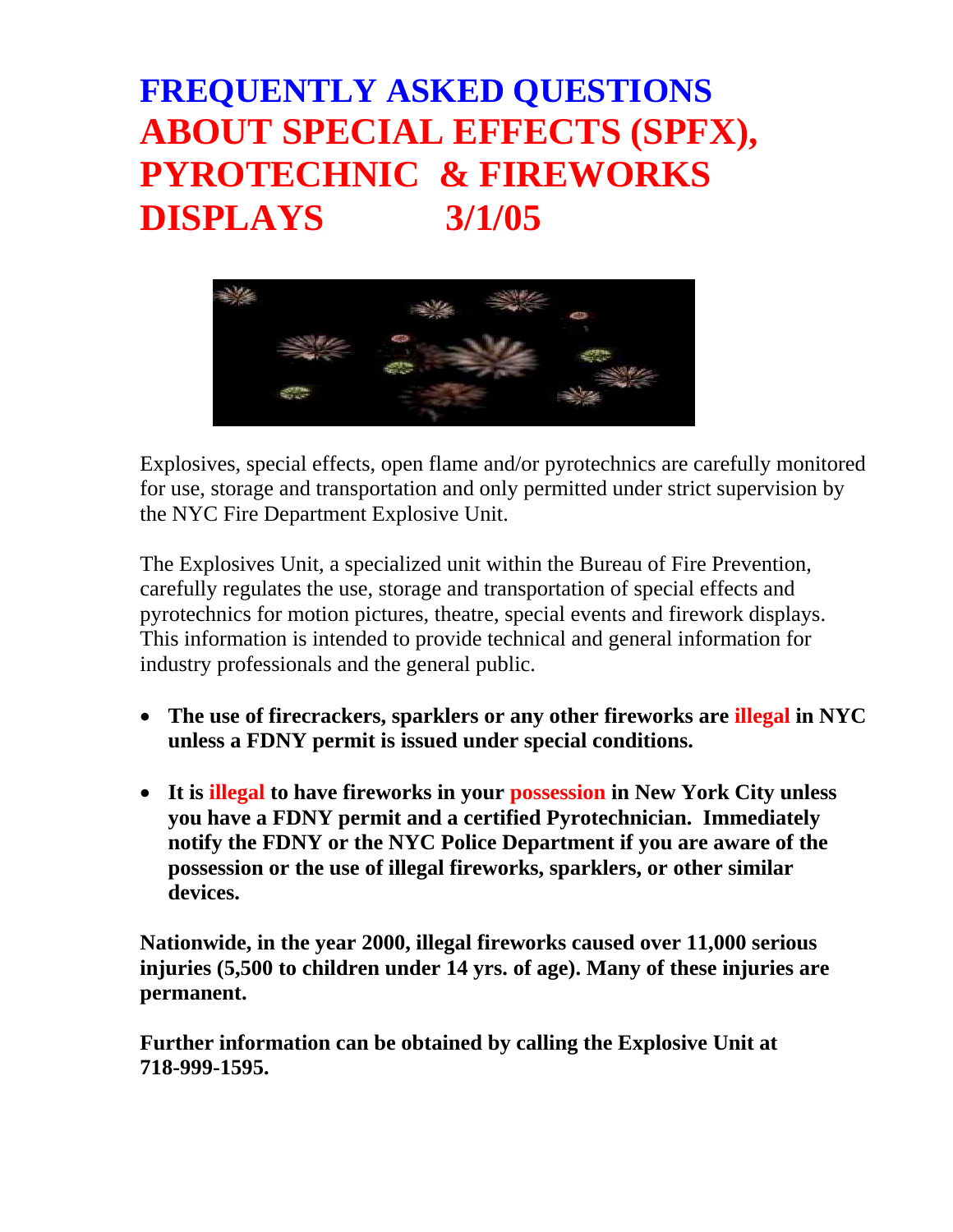### **SPECIAL EFFECTS (SPFX)**

### 1. What is a "special effect?"

A special effect is a visual or audible effect used for entertainment purposes, often used to create an illusion. For example, smoke can be produced to create the impression of fog. A flash of light and a loud sound can create the impression that a cannon has been fired.

### 2. Why does the FDNY regulate the use of special effects in NYC?

Using special effects **anywhere** is dangerous, **especially** in a metropolis such as New York City. Improper use or storage creates risk to individuals and property. Another concern is panic created by fire, noise and smoke caused by the effect.

- 3. How does a company obtain a FDNY permit for a special effect?
	- a) Is an inspection needed?
	- b) How much does it cost?
	- c) What is the process?

First step- The company must contact the Manager of the Explosive Unit at 718-999-1595.

- a) Is an inspection needed? Yes, the FDNY performs a site inspection prior to approval.
- b) What is the cost? Generally \$210 per hour. Contact the Explosives Unit Manager for details.
- c) What is the process? Applicants are instructed to submit the following documents for permit consideration:
	- 1. Letter of Intent on company letterhead.
	- 2. Letter of Consent from the Property Owner granting permission.
	- 3. Permit from the Mayor's Office of Film, Theatre & Broadcasting, or the Mayor's Office of Community Assistance Unit- Street Activity Permit Office.
	- 4. Certificate of Insurance.
	- 5. Name of FDNY Pyrotechnics Certificate of Fitness (COF) Holder.
	- 6. Description of Effect.
	- 7. Other Pertinent Information as may be required.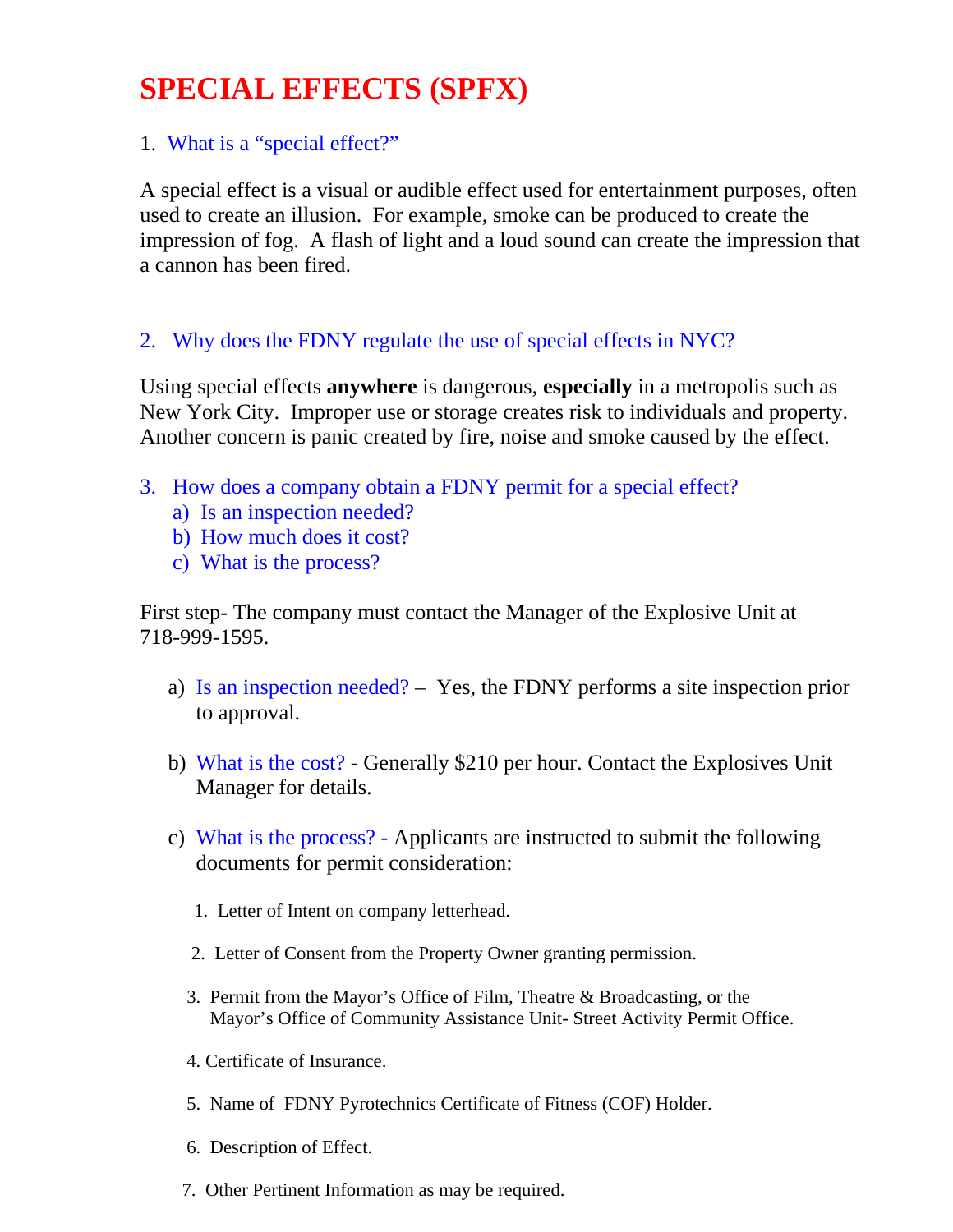- 4. Who is authorized to legally supervise any use of special effects in the New York City?
- A Certificate of Fitness holder is required to supervise Special Effects. The FDNY administers COF tests at 9 Metro Tech Center, Brooklyn, New York. Typically, for low level special effects such as candles, lit cigarettes, and minor effects. This COF category is E-19.
- High level Special Effects could involve an exploding car or other dangerous use of fire. This COF category is E-18.
- A Certificate of Fitness (E-20) is required by the FDNY to supervise Pyrotechnic (Fire Works) Show. This COF is needed for **all** staff involved in loading or firing a fireworks display.

a) The Notice of Examination study material and information to obtain the COF is available by clicking view NOE. http://www.nyc.gov/html/fdny/pdf/cof\_study\_material/e\_20\_study\_material. pdf

5. How can I tell if an individual has a valid Certificate of Fitness?

All certified individuals with a Certificate of Fitness (CoF) must have a card issued by the FDNY. All COFs begin with an 8 or 6. All COFs have photographs. The Explosive Unit can confirm whether a COF is active. The Explosive Unit verifies whether the COF holder is acceptable to the FDNY.

#### 6. Must I contact any other City agency for authorization other than the Fire Department?

 Yes, if you are filming, the Mayor's Office of Film, Theatre & Broadcasting must be contacted @ 212-489-6218 @

http://home.nyc.gov/html/filmcom/html/permdownloads.html

or Mayor's Office of Community Assistance Unit- Street Activity Permit Office at http://www.nyc.gov/html/cau/html/sapo\_faq.html (212-788-7887) must be contacted. They must approve any production within NYC.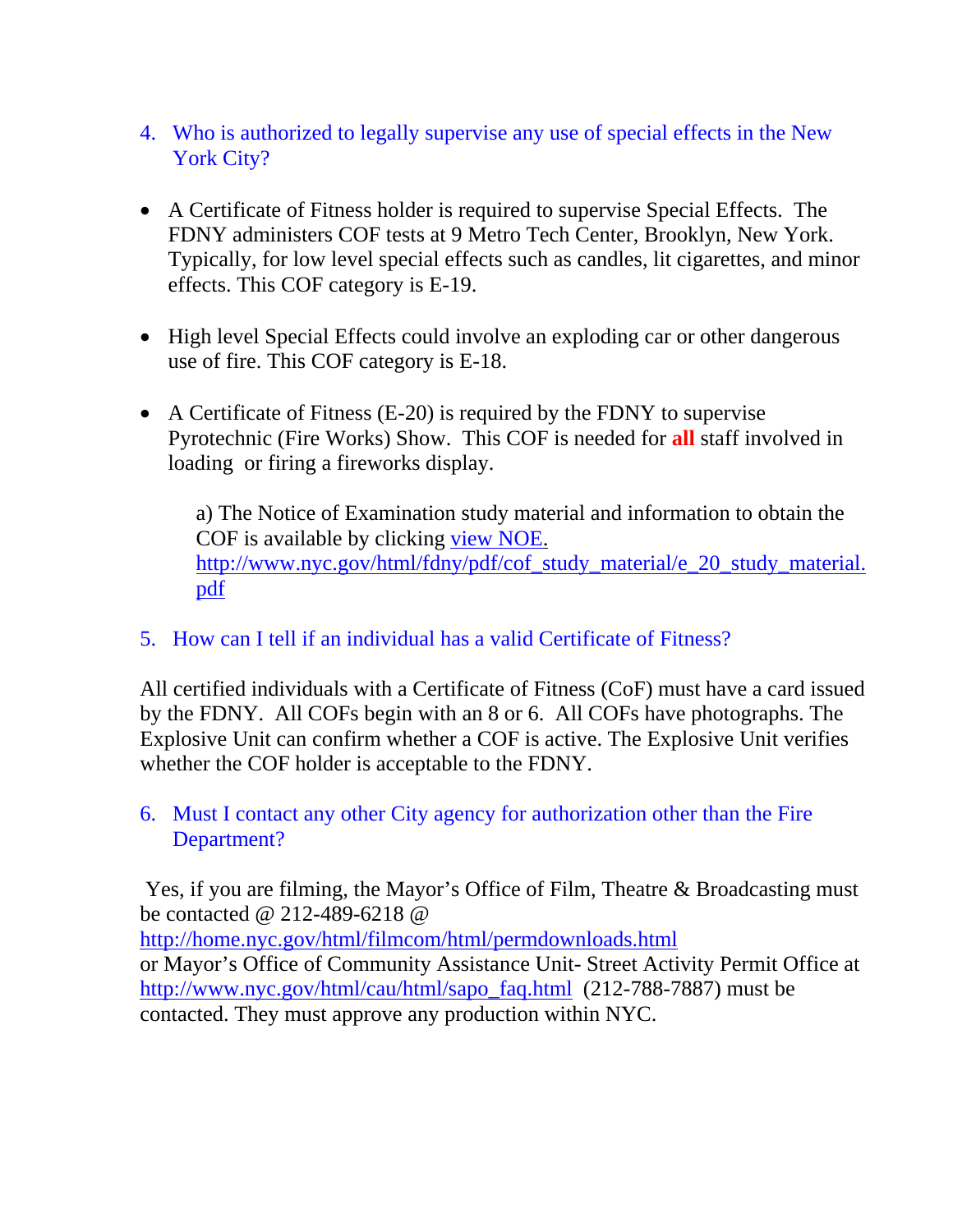## **PYROTECHNIC DISPLAYS**





### 1. What is a pyrotechnic display?

A Pyrotechnic Display is created through the use of pyrotechnic materials and devices.

### 2. Why are pyrotechnic displays regulated in NYC?

Using pyrotechnics (fireworks) **anywhere** is **dangerous especially** in a metropolis such as New York City. Improper use, or storage, creates risk to individuals and property. FDNY Inspectors establish appropriate safety measures that includes crowd management, security, fire protection clearance zones, and emergency response procedures.

3. Does the type and amount of pyrotechnics affect how a permit is issued?

No, since all pyrotechnics used in New York City require a permit. The only variable is the type of pyrotechnic and the safety measures required.

4. How does a company obtain a FDNY permit for a pyrotechnic display?

| • Is there an inspection? Yes |                                                                                                               |
|-------------------------------|---------------------------------------------------------------------------------------------------------------|
|                               | • How much does it cost? Initial site inspection fee is \$210. Thereafter,<br>If monitored, $$420$ per shift. |
| • What is the process?        | Submit required documents for review and approval;<br>site inspection; and permit issuance.                   |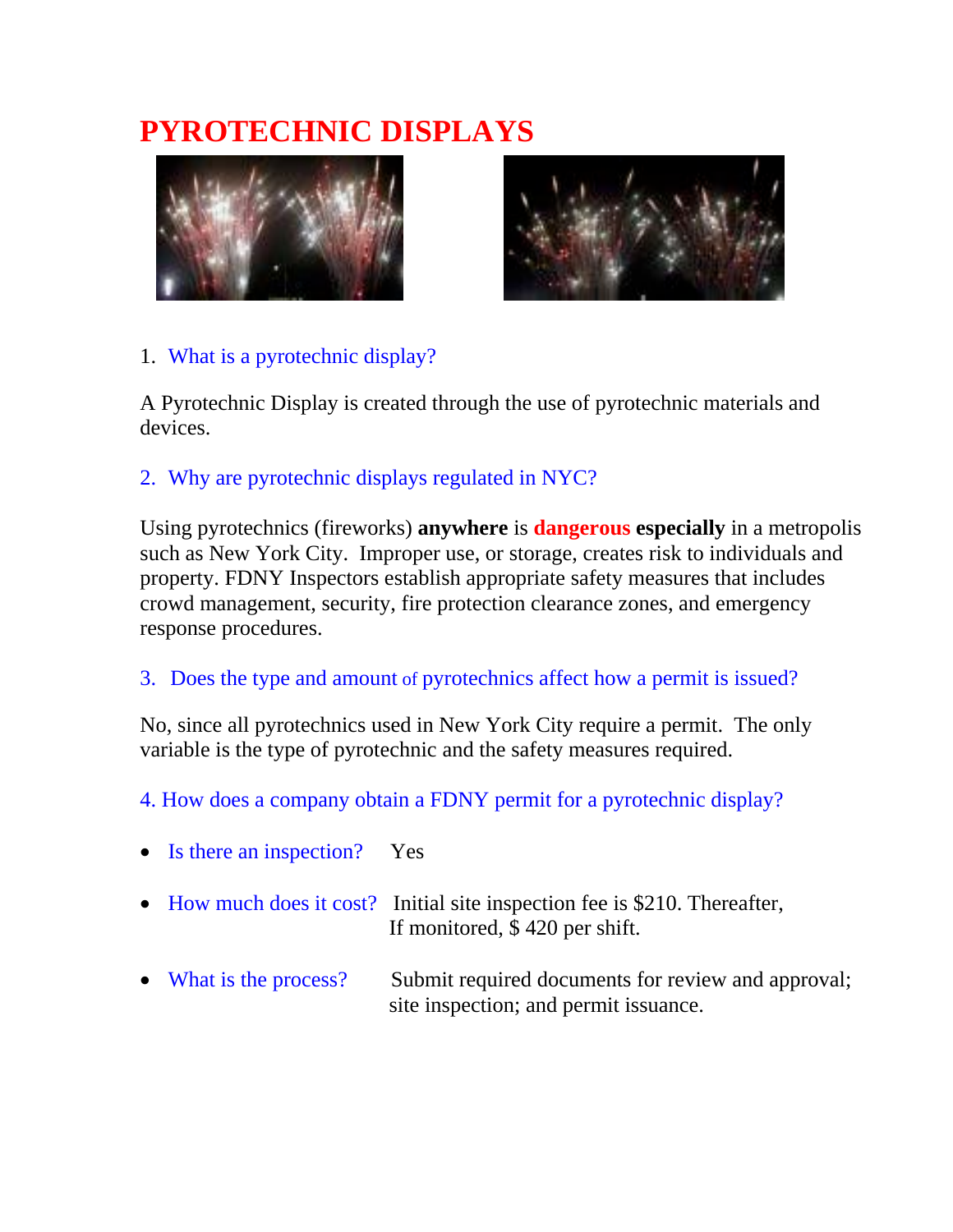



5. What Pyrotechnic companies can I legally use?

Only FDNY approved Pyrotechnic companies are authorized to work within NYC for Fireworks displays.

#### **Approved companies as of 3/2/2005 are:**

| <b>NAME</b>                   | <b>LOCATION</b>       | <b>TELEPHONE</b> |
|-------------------------------|-----------------------|------------------|
| <b>BAY FIREWORKS</b>          | HUNTINGTON, NY        | 631-549-0900     |
| <b>FIREWORKS BY GRUCCI</b>    | <b>BROOKHAVEN, NY</b> | 631-286-0088     |
| <b>GARDEN STATE FIREWORKS</b> | MILLINGTON, NJ        | 800-999-0912     |
| <b>JULY 4 EVER</b>            | <b>WALDEN, NY</b>     | 845-564-0184     |
| PYRO SPECTACULARS             | RIALTO, CAL.          | 909-874-1644     |
| <b>VINELAND FIREWORKS</b>     | <b>VINELAND, NJ</b>   | 856-697-1023     |
| <b>ZAMBELLI FIREWORKS</b>     | NEW CASTLE, NJ        | 800-245-0397     |
| ZENITH PYROTECHNOLOGY         | DEER PARK, NY         | 631-242-2110     |

6. Who is authorized to legally supervise any pyrotechnic displays in New York City? How is it obtained?

A FDNY Certificate of Fitness holder must supervise pyrotechnic displays. Applicants pay \$ 25 to take the COF exam. If successful, applicants pay fingerprint fees necessary for a background investigation. The Notice of Examination provides detailed information. You can obtain the Notice of Examination by clicking here.

http://www.nyc.gov/html/fdny/pdf/cof\_study\_material/e\_20\_study\_material.pdf